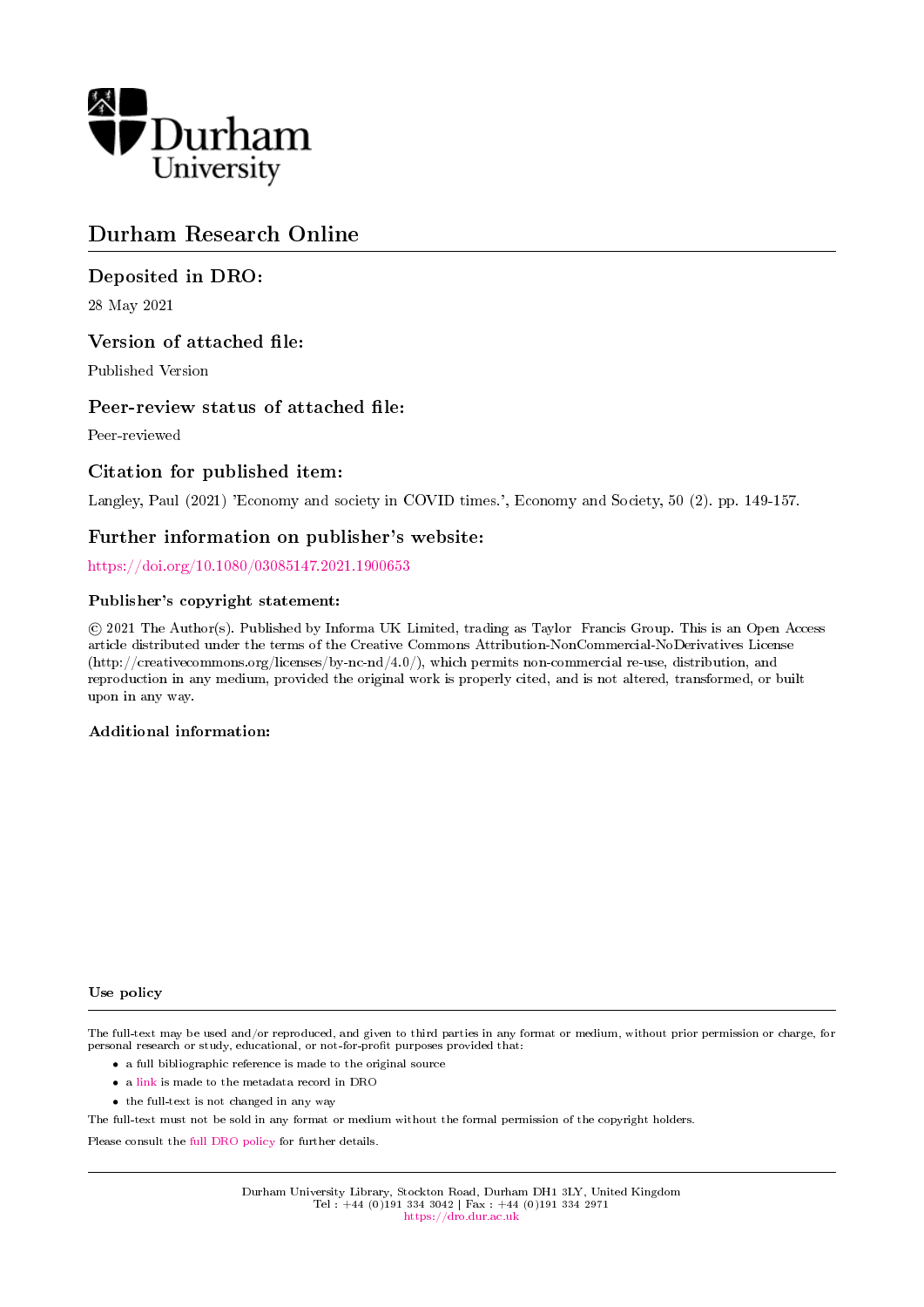

## **Economy and Society**



**ISSN: (Print) (Online) Journal homepage:<https://www.tandfonline.com/loi/reso20>**

# **Economy and society in COVID times**

## **Paul Langley**

**To cite this article:** Paul Langley (2021) Economy and society in COVID times, Economy and Society, 50:2, 149-157, DOI: [10.1080/03085147.2021.1900653](https://www.tandfonline.com/action/showCitFormats?doi=10.1080/03085147.2021.1900653)

**To link to this article:** <https://doi.org/10.1080/03085147.2021.1900653>

8

© 2021 The Author(s). Published by Informa UK Limited, trading as Taylor & Francis Group.



Published online: 29 Mar 2021.

[Submit your article to this journal](https://www.tandfonline.com/action/authorSubmission?journalCode=reso20&show=instructions)  $\mathbb{Z}$ 

**III** Article views: 1066



[View related articles](https://www.tandfonline.com/doi/mlt/10.1080/03085147.2021.1900653) C



[View Crossmark data](http://crossmark.crossref.org/dialog/?doi=10.1080/03085147.2021.1900653&domain=pdf&date_stamp=2021-03-29)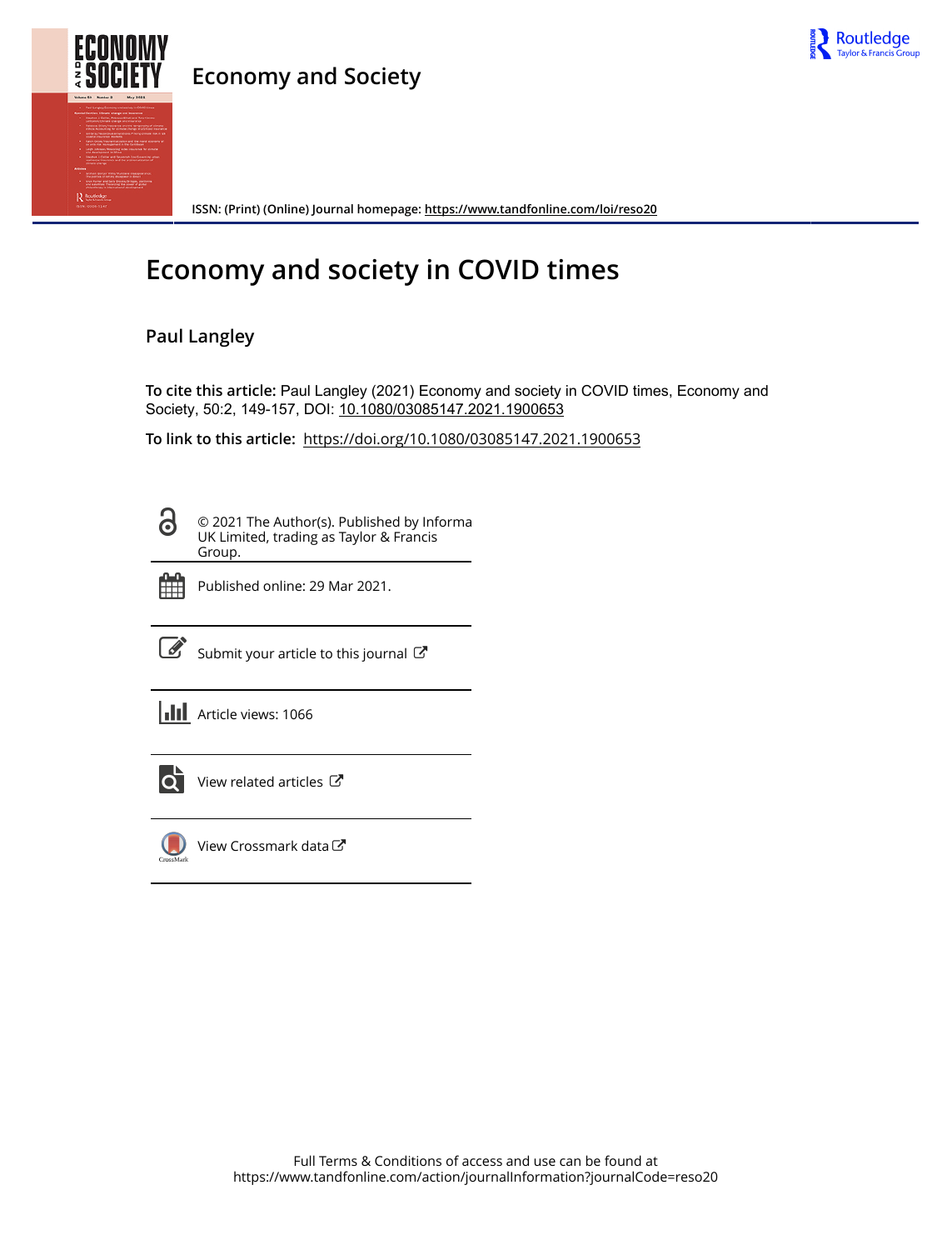

# Economy and society in COVID times

## Paul Langley

### Abstract

The Editorial Board of *Economy and Society* has assembled a virtual collection of 12 free access papers to mark a very significant anniversary – Volume 50 of the journal is being published during 2021. This overview explains the rationale for the collection in the context of the global coronavirus (COVID-19) pandemic, and briefly details why we want to encourage the re-reading of these particular papers. Each paper has the potential to contribute to critical understandings and progressive political engagements with economy and society in COVID times. Read together, the collection also signals the kind of work which is likely to shape the immediate future of the journal. *Economy and Society* has long been a key venue for the publication of social science research into public health, disease and the life sciences, and this is at the core of the collection. But the global pandemic has wrought severe disruptions throughout economy and society, forcing a host of latent tendencies, tensions and divisions to the surface of public consciousness and political debate. Around half of the papers have therefore been selected because they cast a revealing light on some of the wider-ranging dynamics of economy and society that have become all too apparent in COVID times.

Keywords: coronavirus (COVID-19); pandemic; public health; economy; society.

Paul Langley, Department of Geography, Durham University, South Road, Durham DH1 3LE, United Kingdom. E-mail: [paul.langley@durham.ac.uk](mailto:paul.langley@durham.ac.uk)

Copyright © 2021 The Author(s). Published by Informa UK Limited, trading as Taylor & Francis Group. This is an Open Access article distributed under the terms of the Creative Commons Attribution-Non-Commercial-NoDerivatives License ([http://creativecommons.org/](http://creativecommons.org/licenses/by-nc-nd/4.0/) [licenses/by-nc-nd/4.0/\)](http://creativecommons.org/licenses/by-nc-nd/4.0/), which permits non-commercial re-use, distribution, and reproduction in any medium, provided the original work is properly cited, and is not altered, transformed, or built upon in any way.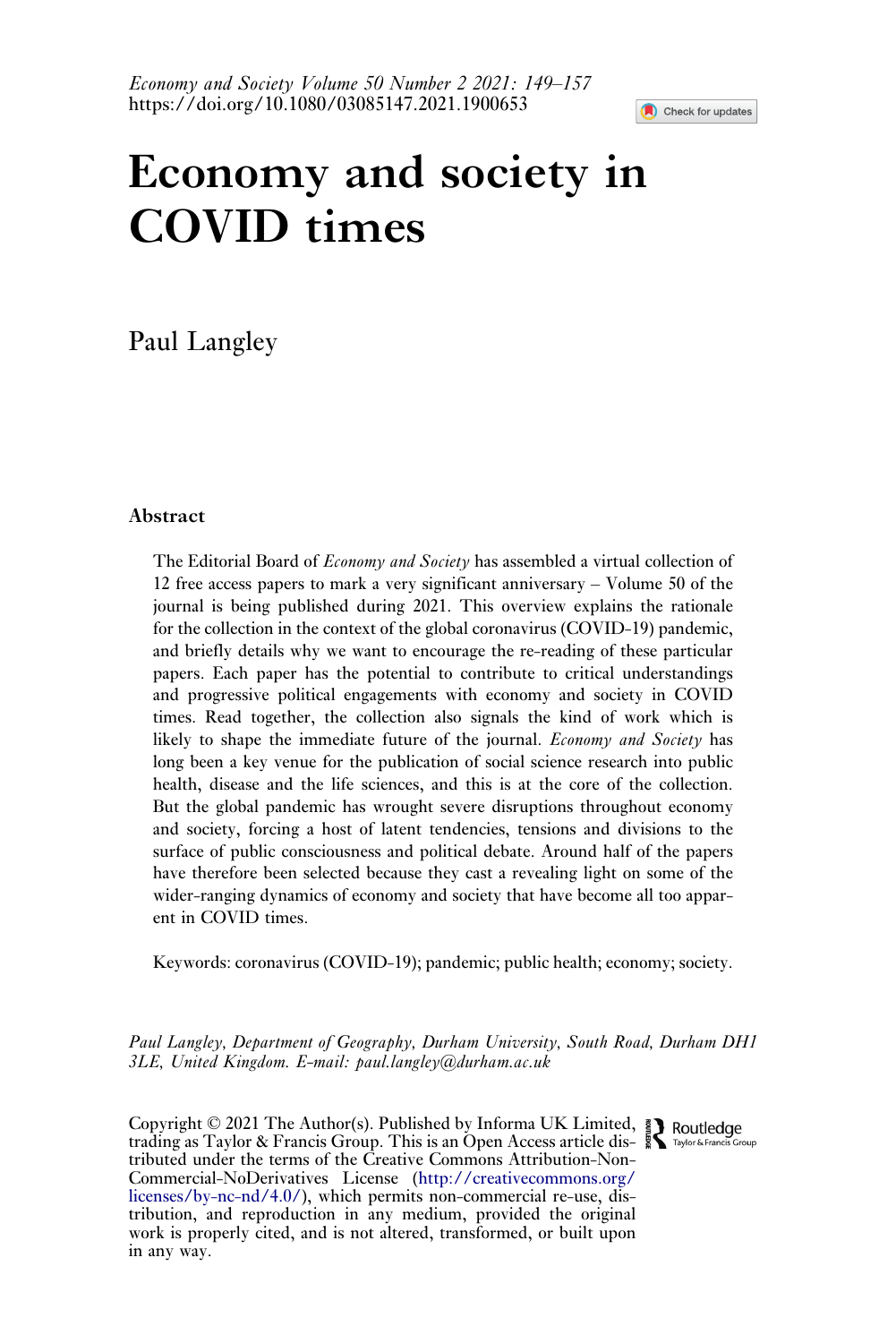A virtual collection of 12 free access papers has been assembled by the Editorial Board of *Economy and Society* to mark a very significant anniversary – Volume 50 of the journal is being published during 2021. The papers are free to access from our website throughout the rest of the year. In part, the collection is an expression of our gratitude to the previous Editorial Board members who initiated and fashioned  $E_{\text{conorm}}$  and  $S_{\text{ociety}}$ . The journal has always been collectively produced, with Board members undertaking much of the reviewing themselves and co-curating the journal's volumes and issues. But the virtual collection is primarily an opportunity to acknowledge and thank all authors who, by publishing their work with *Economy and Society*, contribute to the journal's development and direction. We are extremely fortunate to have such a diverse and rich array of papers to draw from for this collection, although we are also very aware that any selection of 12 papers cannot possibly do justice to the range and depth of the research published over five decades.

The marking of the journal's half century, however, necessarily confronts the profound tragedy of current times. Throughout 2020 and into 2021, the global coronavirus (COVID-19) pandemic cast a very long shadow over Editorial Board planning for the journal's 50th anniversary. Our initial intention was to put together a collection of papers that was more celebratory in tone, but this approach became increasingly incongruous as the pandemic unfolded and the shocking death toll continued to rise. Now is not the moment, then, to showcase the papers which have been particularly influential in the history of the journal, and to produce, so to speak, a greatest hits album from a back catalogue of 'most cited' and 'most read'. It is also certainly not the right time for members of the current Editorial Board to select their own personal favourites, and to put together a mix tape or play list of papers to get the party started.

Drawn from across the previous 49 volumes of the journal, the papers in the virtual collection have been selected by the Editorial Board because of their relevance to the distressing and difficult context of the present-day pandemic. The result is a set of papers that we feel can each contribute to critical understandings and progressive political engagements with COVID times. Read together, the collection also signals the kind of work which is likely to shape the immediate future of the journal. Readers are invited to work with the papers as they wish, to encounter the productive and provocative qualities of each and every paper. We do not want to prescribe how readers can make their own use of the collection, nor to imply there are not many further papers previously published in *Economy and Society* that resonate strongly with the contemporary condition. The papers have been selected because, for us, they appear in various and different ways to speak to our present moment from across previous decades, and to bring insight to the economic, social and political realities of COVID times. In this respect, it is important to note that the collection has both spatial and temporal coordinates. Our selection of papers has been informed by our own experiences of the global pandemic. We are a group of United Kingdom-based academics, and the content of the collection is necessarily shaped by where we have lived and worked during COVID times.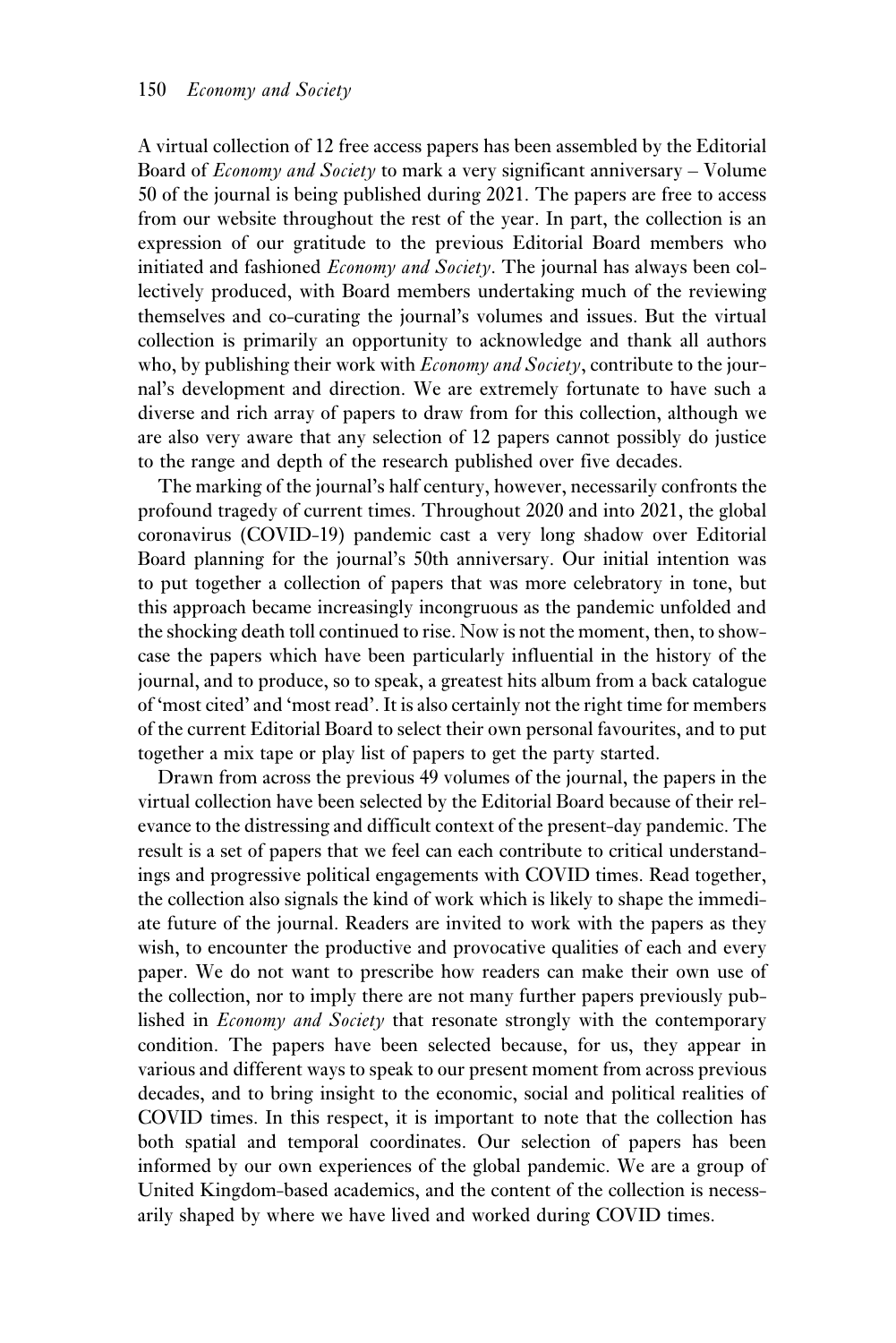To assemble the collection, we considered the full archive of the journal, including the corners and recesses which are typically less well visited by readers. That said, *Economy and Society* has long been a key venue for the publication of social science research into public health, disease and the life sciences, and this work provides the core of the collection. We want to encourage the re-reading of these papers because we find that they variously, critically and directly point to so many of the issues that animate COVID times. But the global pandemic has wrought severe disruptions throughout economy and society, forcing a host of latent tendencies, tensions and divisions to the surface of public consciousness and political debate. By design, therefore, roughly half of the free access papers included in the collection do not explicitly address the government and political economy of disease and public health. We want to foster the re-reading of these papers because we feel that, in different ways, they cast a sharp and revealing light on some (but certainly not all) of the wider-ranging dynamics of economy and society which have become all too apparent in COVID times.

### Representations and rhetoric in COVID times

Two papers in the virtual collection invite critical consideration of the prevailing languages, representations and rhetoric that are making COVID times intelligible. Both papers suggest that metaphors are always of more than merely metaphorical importance. With particular reference to the emergency response to the Severe Acute Respiratory Syndrome (SARS) outbreak in Hong Kong in 2003, Peter Baehr's (2006) analysis of the use of military language in modern epidemics opens a way for thinking through why the contemporary pandemic is so consistently represented as a war being fought 'on the front line', wherein government seeks to 'contain' and 'defeat' a viral enemy through the 'gearing up', 'ramping up' and 'rolling out' of responses. Paying particular attention to Susan Sontag's essays on cancer, TB and AIDS, Baehr highlights the analytical and political limitations of simply rejecting and opposing 'disease-as-war language'. While these representations are abhorrent and abominable, his main argument is that they also reveal a great deal about the relations between social life and 'the state's most basic rationale: the protection of citizens from each other and from foreign "invaders"' (p. 43).

Robert Peckham's (2013) paper, meanwhile, highlights how the discourse and concepts of epidemiology have become constitutive, more broadly, of governmental framings of destabilizing global processes which are certainly not limited to the cross-border spread of communicable diseases. The interconnections between the global financial crisis that began in 2007 and the 2009 swineorigin influenza A (H1N1) outbreak provide Peckham's focus. He details how representation of the financial crisis as a 'contagion' emanating from US subprime mortgage markets was a result of theoretical models and technical languages travelling from the domain of epidemiology and public health into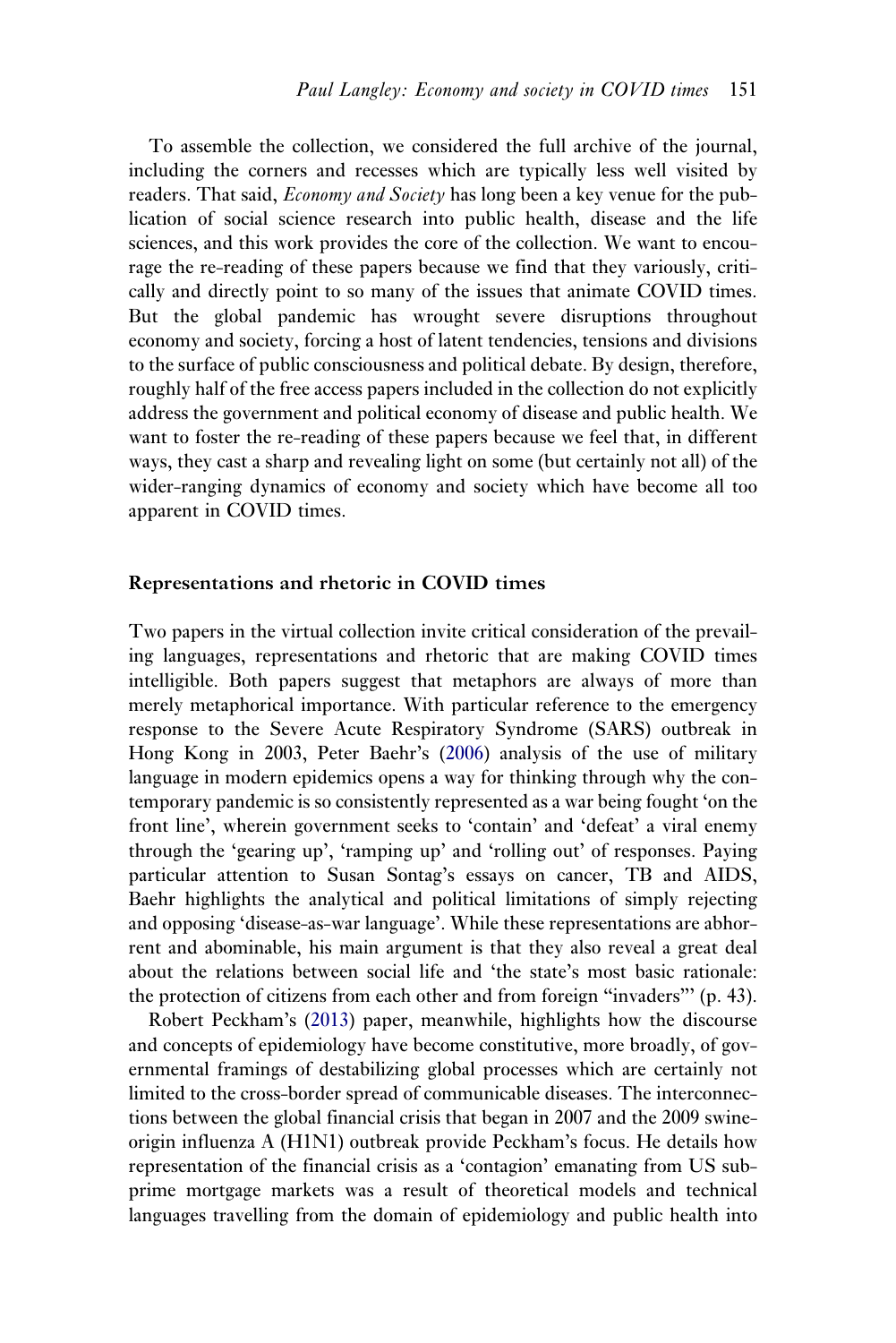economics and financial theory, a migration that began amidst the 'emerging markets' crisis of the late 1990s. Re-read amidst the public discourse of 'super-spreader events', 'vectors' and 'hot spots' in COVID times, Peckham's paper highlights the wider governmental prominence and power of ecosystems thinking and the complex-systems paradigm.

### Public health and medical science in COVID times

Two further papers in the collection draw critical attention to the roles of public health regimes and medical science in the contemporary global pandemic. Concentrating on the 2009 H1N1 influenza outbreak, Andrew Lakoff (2015) builds on the later writings of Michel Foucault to distinguish between two mechanisms that seek to secure life in the face of infectious diseases: actuarial devices which attempt to map disease over time and across populations in order to gauge and mitigate risk; and, sentinel devices that seek to anticipate and prepare for uncertain and unprecedented diseases which cannot be mapped over time. For Lakoff, the government of the uncertainties of public health has become more prominent since the HIV/AIDS crisis of the 1980s and 1990s, and especially in response to the global circulation of emergent and potentially catastrophic diseases. Such uncertainties challenge existing modes of jurisdiction (responsible experts and agencies) and veridiction ('the problem of how to know that a potentially catastrophic outbreak is imminent') within public health regimes (p. 41). While there is a great deal to be gained from re-reading Lakoff's (2015) paper in COVID times, considerable insights follow from foregrounding the tensions that he highlights between these two security mechanisms and their governmental assemblages. One is an apparatus that imposes strict quarantines, closes borders, traces individual cases and restricts circulations of all kinds in order to manage risks. But this apparatus competes and coalesces with 'security mechanisms' that 'allow disease to circulate but minimize its damage through collective interventions such as mass vaccination' (p. 42). Such tensions within public health regimes would seem to be at the heart of the schisms and confusions of contemporary pandemic governance.

Annemarie Mol's (1998) paper is taken from a double special issue that commemorated the work of the French philosopher and historian of science, Georges Canguilhem (1904–1995). In her contribution, Mol explores Canguilhem's normative insistence that the lived reality of a disease should be more significant to diagnosis than the laboratory study of a disease. For Mol, this is a provocation to analyse the relations between the clinic and the lab within contemporary medicine wherein 'detection and diagnosis depend on the initiative of lay people in seeking out medical help' (p. 267). Re-reading Mol's analysis opens up some interesting and significant questions about the role of the medical sciences in COVID times. For example, in the United Kingdom at present, those who believe they are experiencing COVID symptoms are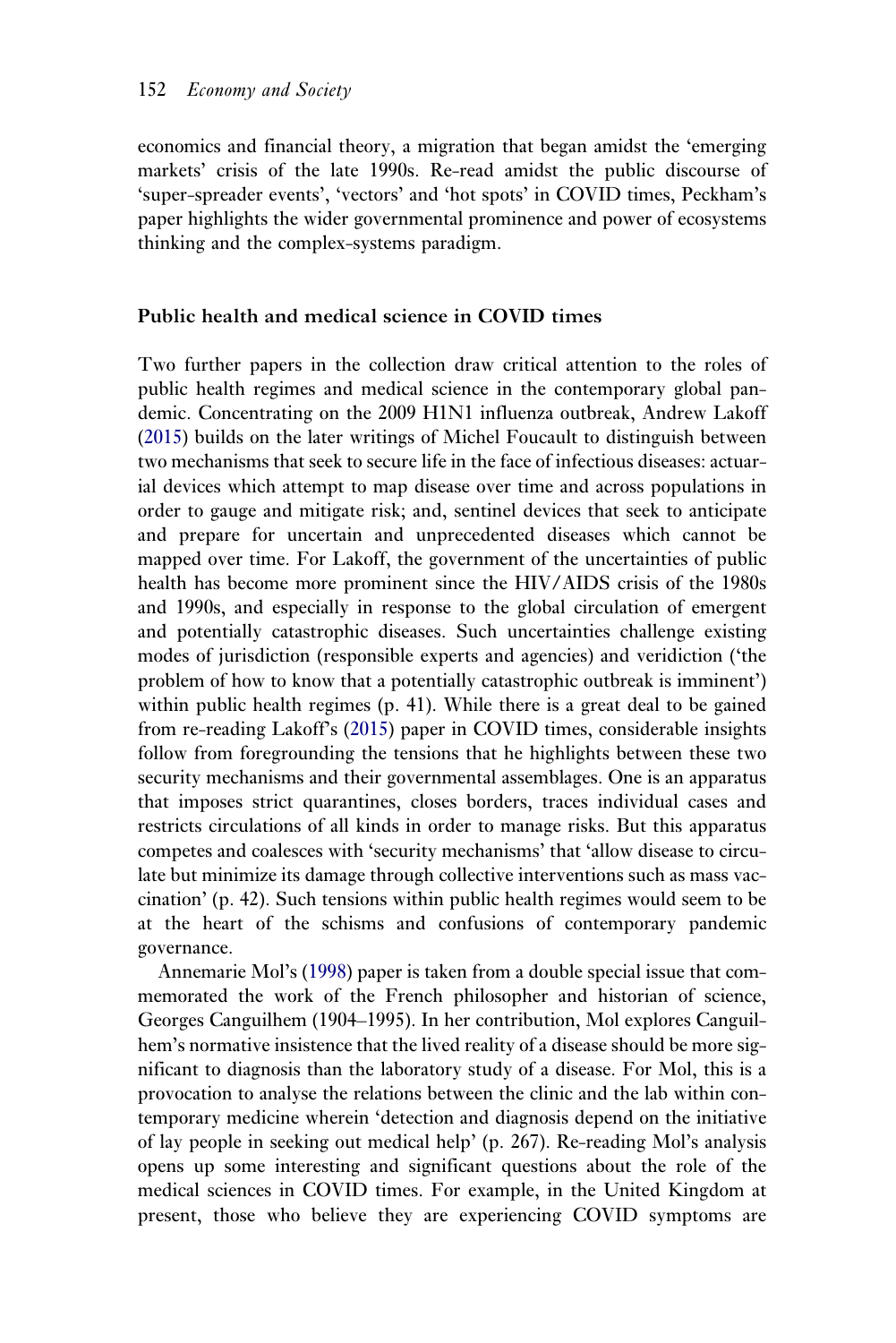required to bypass the clinic and, so to speak, go direct to the lab to be diagnosed through the binary of a test. This displacement of clinical expertise has featured in other ways during COVID times, not least when 'lay people' have shared experiences on social media platforms of their complex health complications following infection, and formed support groups and successfully campaigned for the condition of 'Long COVID' to be diagnosed and treated.

#### Expertise and responsibility in COVID times

Papers by Nikolas Rose (1993), Linsey McGoey (2007) and Melanie White (2005) serve to connect our virtual collection with a more sweeping set of public and political debates over professional scientific expertise and personal responsibility that have animated the COVID pandemic. As Rose (1993) makes clear, multiple forms of expertise have been core to liberal modes of governing individual and collective conduct since the nineteenth century. But relations between expertise and the formal political apparatus are dynamic and have changed over time, and this would seem especially pertinent to critical understandings and engagements with COVID times. For Rose, the 'machinery of rule' in mid-twentieth century liberal welfare states was 'transcribed from the views of experts', but 'advanced liberal' logics of rule now subject these 'positive knowledges of human conduct' to constant assault from 'calculative regimes of accounting and financial management' (p. 295). Oft-repeated claims that governance in COVID times is 'guided by' or 'follows the science' can thus be understood as but one face of a 'specific dialectic of hope and suspicion' that is 'today attached to experts and their truth' (p. 295). Relations between science and the political apparatus are in a constant state of flux in contemporary liberal government.

Linsey McGoey (2007), meanwhile, provides for a contrasting perspective on the place of expertise in pandemic governance. The focus for McGoey's paper is scientific and governmental debates in the United Kingdom over the safety of antidepressants such as Prozac and Seroxat. In our virtual collection, the paper serves to raise serious and significant questions about the validity and cogency of claims that governmental decisions in the pandemic 'follow the science'. Considered from the vantage point of McGoey's paper, such claims sit far too comfortably with problematic assumptions about the rationality, functionality and efficiency of regulators and bureaucracies. The relations between scientists, scientific expertise and government agents are far more complex. The latter will likely not only select, conceal and obfuscate scientific knowledge and data in public circulation, but will also strategically feign ignorance of knowledge and data in order to defend their role and legitimacy in the face of public scrutiny.

Debates over the role and rule of experts in the governance of the COVID pandemic have often gone hand in hand with discussions and disputes over personal responsibility and freedoms. Here a re-reading of Melanie White's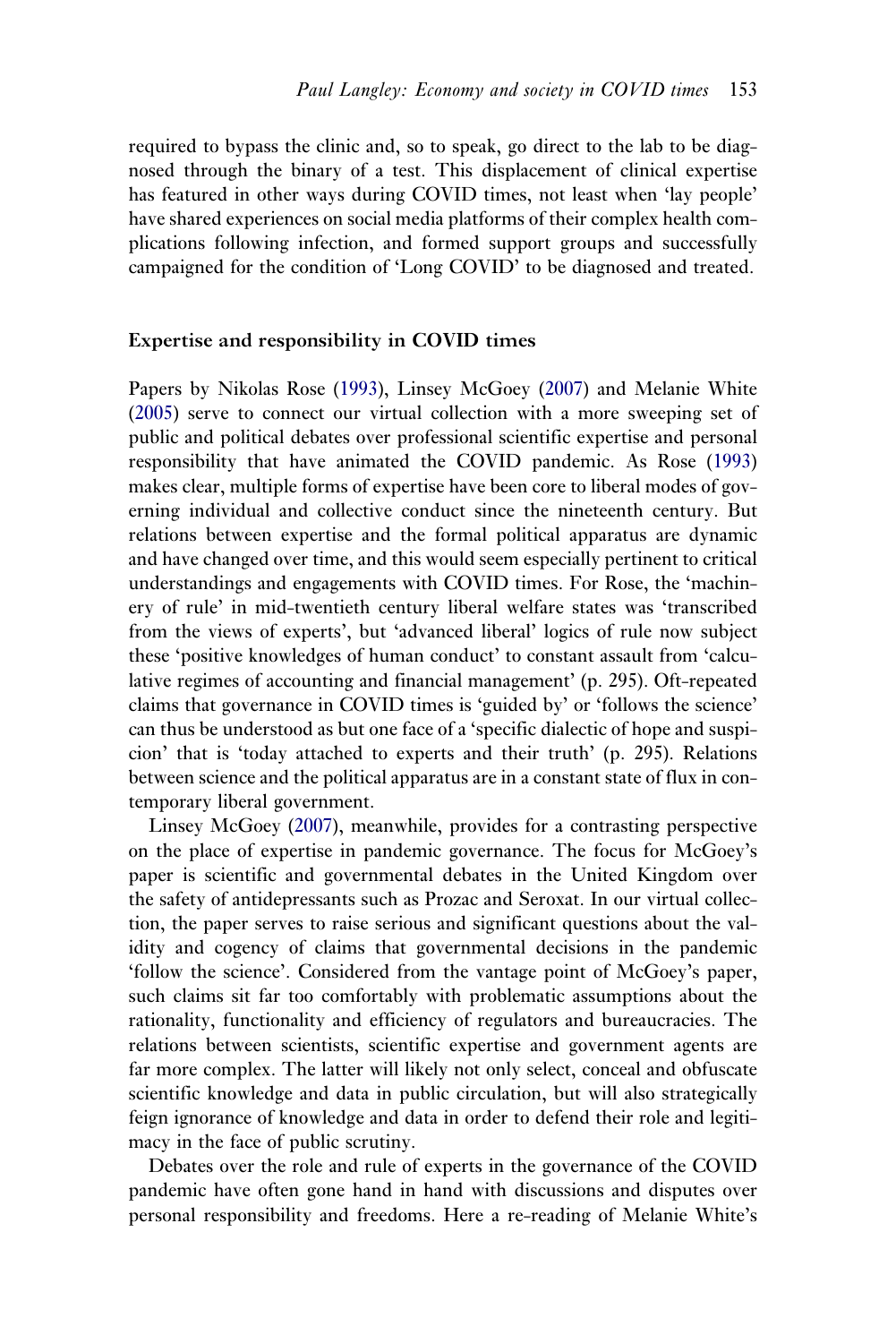(2005) paper would seem very apt indeed. White's paper is a response to the concern with 'character' and its formation in liberal politics on both sides of the Atlantic around the turn of the millennium. White identifies a form of 'ethological governance' in which character serves as the normative standard and scale by which the responsible exercise of personal freedoms is judged. Turning to White in COVID times – when liberal government 'at a distance' has typically entailed explicit restrictions on the freedoms of movement, association and so on – illuminates why the disposition of 'common sense' has typically been invoked as an index of how one should conduct one's obligations to oneself and to others. Consider, for example, the media spectacle of the May 2020 press conference in the garden of Downing Street, given by Dominic Cummings, then chief advisor to British Prime Minister, Boris Johnson. In this trial by media, it was not Cummings' actions that were on trial, as he largely admitted that he had breached the government's lockdown rules a month or so earlier. Instead, Cummings' defence, in essence, rested on his apparent character and virtue as an ethical actor who had chosen to break the rules because he was seeking to care for himself, his wife and family.

### Economic lives in COVID times

The virtual collection includes three papers that have been selected to provoke explicit consideration of the wider-ranging economic dynamics and complications of COVID times. In different ways, each paper centres attention on how diverse and differentiated lived experiences of the pandemic have been grounded in intensifying socio-economic inequalities. Focused on the purchase of housing 'off plan' in Russia, Caroline Humphrey's (2020) paper serves to foreground the speculative logics and distributions of asset wealth that have become of even greater significance to economic life in COVID times. Humphrey's relational conception of speculation as a 'social form' draws particular attention to its capacity to hold together multiple and dynamic interests and aspirations, including those of contractors, estate agents, bankers, lenders and purchasers. Framed in this way, economic governance during the pandemic – especially the quantitative easing (QE) and purchase programmes of central banks that have enabled the huge spike in sovereign borrowing and boost the value of assets of all kinds – can be understood as interventions in a financialized social and political order centred on and around speculation. That the object of speculation in Humphrey's paper is housing is particularly insightful, moreover, not least because it is patterns of real estate ownership which for several decades have been the key driver of the uneven distribution of compounding wealth throughout society. Home has, of course, come to feature in innumerable ways as a space of intensely gendered social reproduction, work and security during COVID times. But the place of housing in today's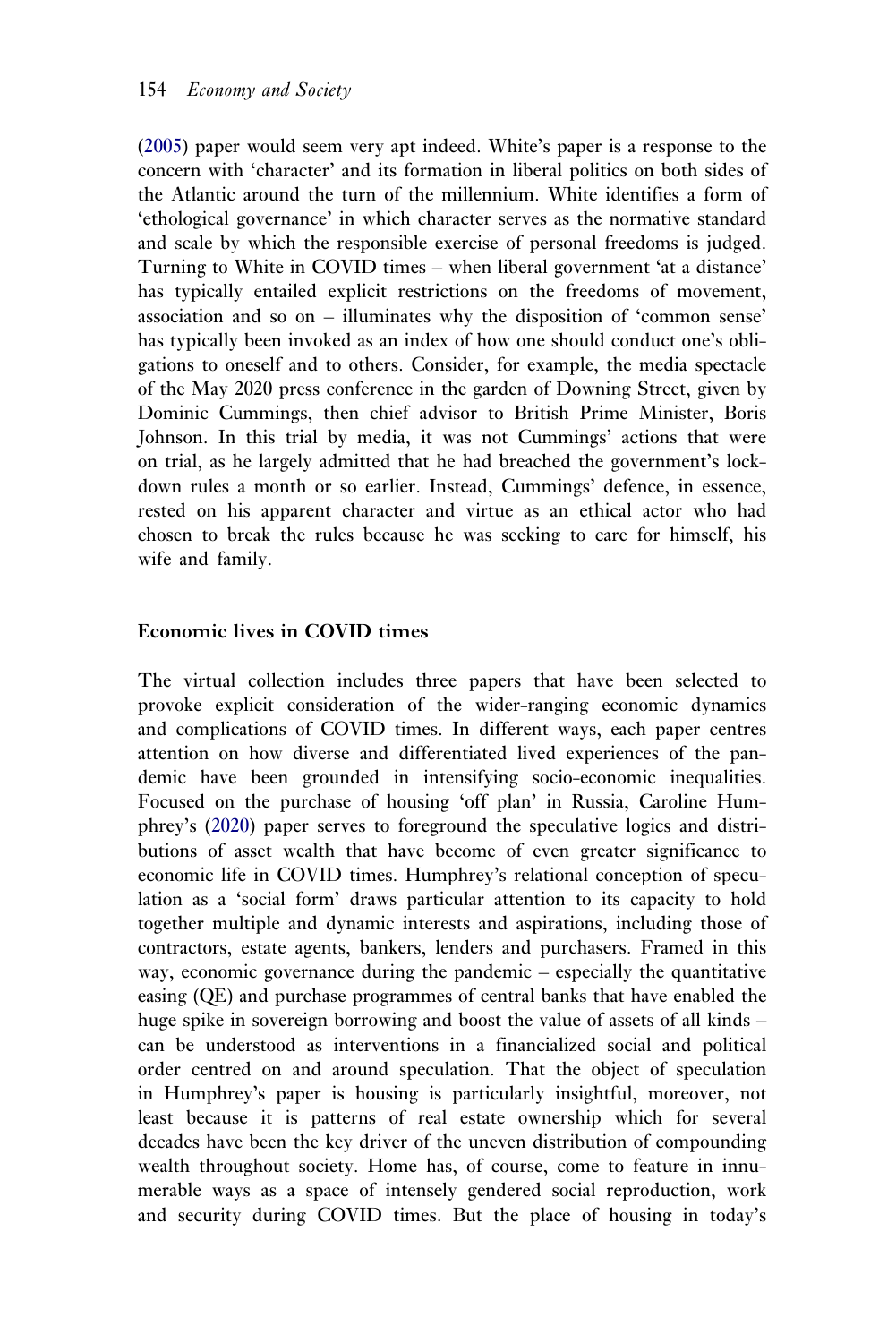speculative orderings has also ensured that home has been a crucial contributing and determining factor in the intensification of economic precarity and insecurities.

Indeed, it is the lived experiences of those who have been unable to escape their usual formal workplaces to 'work from home' during the pandemic that the virtual collection seeks to bring into view through Stephan Feuchtwang's (1982) paper. With reference to labour market laws and regulations, Feuchtwang's (1982) core argument is that the racial division of labour is figured through employment practices. Racial discrimination elsewhere and throughout society does not merely register in labour markets, but is made though the workings and operations of these markets. The racial division of labour and what Feuchtwang terms 'occupational ghettos' have been variously brought into sharp relief in the course of the pandemic. For example, during the summer of 2020 in the United Kingdom, exploitations of race, gender and class were front page news as a COVID outbreak was linked with employment practices in Leicester's garment factories. Many factories were fulfilling supply chain contracts for Boohoo, an online-only fast fashion company that was growing rapidly as lockdown restrictions furthered the ongoing problems of highstreet retailers. The same period in the United Kingdom saw an outbreak on a Hereford farm that employed several hundred vegetable pickers. Many had travelled from Eastern Europe to take up seasonal work at the farm, and the virus spread rapidly through their cramped and temporary living conditions on the site.

William Walters' (1995) paper provides a somewhat different vantage point for critical consideration of formal work and labour markets in COVID times. Walters outlines the emergence of 'unemployment' as an object of liberal government at the start of the twentieth century, and traces how this turned the absence of employment into an explicitly economic problem of the labour market to be governed by the state (rather than a moral and cultural problem to be governed through households, families, civic associations, and so on). Revisited in the context of the contemporary governmental interventions of liberal states – most notably, how furlough schemes have sought to ward off the problem of mass unemployment – Walters' paper offers some intriguing insights. In effect, he highlights the spatial and temporal specificity of this emergency mode of governing unemployment, how it is far from the norm throughout the world, and how, once in place, it remains an uncertain arrangement that will likely become increasingly challenged as the pandemic continues to cast a long shadow over economic lives. As Walters notes, despite the emergence of unemployment as a collective economic problem of liberal government, state interventions are constantly questioned through contrasting cultural norms that promote personal responsibility for deprivation and poverty.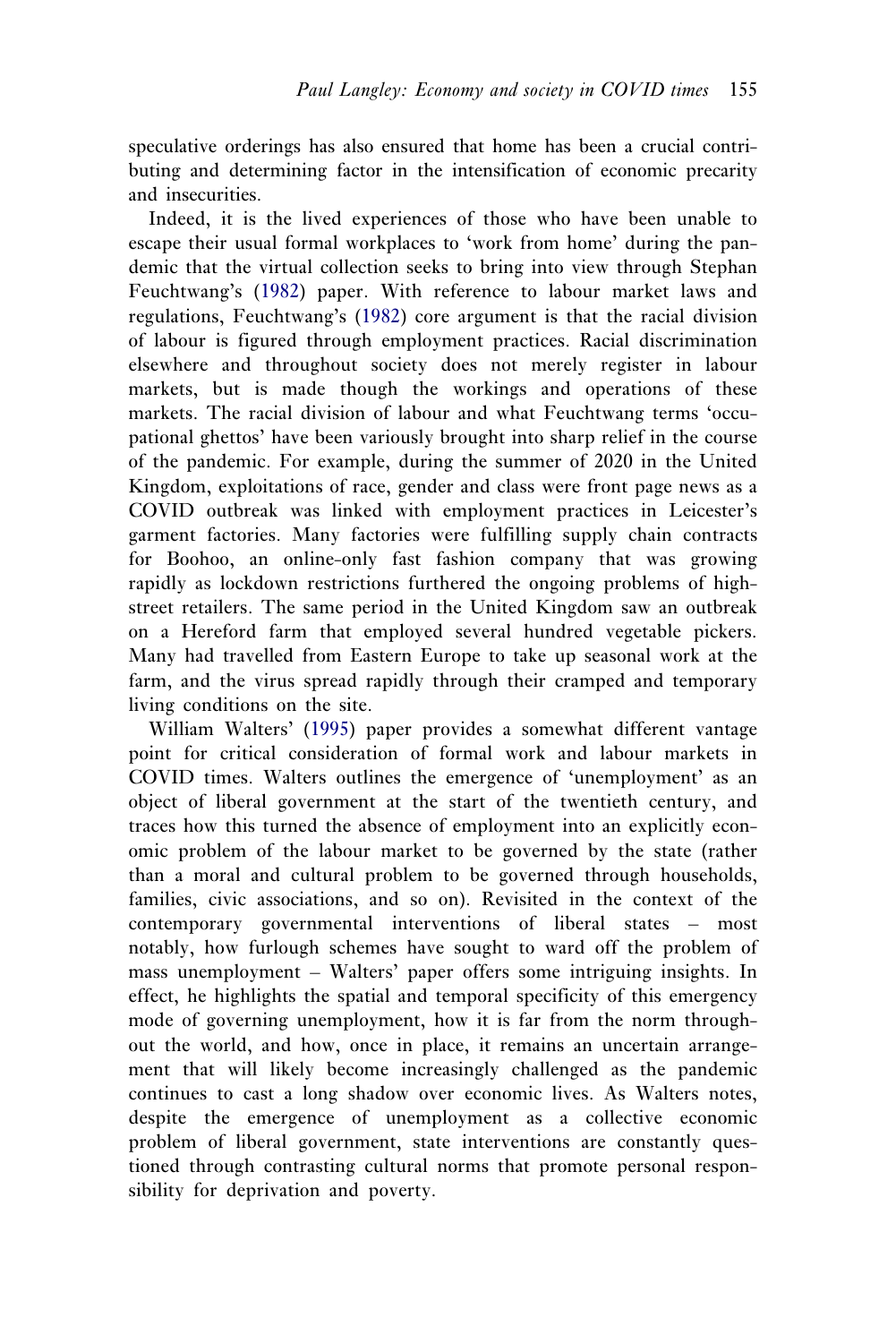### The end of COVID times?

Two free access papers in the virtual collection serve to turn the attention of readers to the potential denouement of COVID times, and the vaccine programmes that have begun to gather pace during 2021. Ann H. Kelly's (2018) paper details the accelerated development, testing and licensure of vaccines in the context of the West African Ebola outbreak of 2013–2016. Underpinning vaccine development was a struggle to know and map the future uncertainties of the disease, but Kelly's key critical point is that these analytical endeavours and outcomes were affectively charged with anxiety and fear. She focuses, in particular, on the evidentiary charisma of the 'hockey stick' graph of the exponential growth of the Ebola outbreak that, despite proving to be wildly inaccurate, nonetheless acted to give great impetus to vaccine development. The parallels with the mediation work of charts, graphs and slides in the context of the contemporary coronavirus pandemic are striking, as these visual representations of the future course of COVID times have again been crucial to the 'moral and affective architecture of experimental vaccine research' (p. 138).

Javier Lezaun (2018), meanwhile, explores the changing political economy of malaria drug discovery by tracing the 50-year career of a single molecule, tafenoquine. Lezaun is interested, in particular, in the articulation of competing visions of the disease around the capabilities (and limitations) of particular molecules. As he details, the potential of tafenoquine was crucial to the collaboration between the pharmaceutical industry and not-for-profit and philanthropic organizations which produced a new malaria drug filled with the humanitarian promise of global eradication. Re-reading Lezaun's paper in the current moment sharpens critical appreciation of the way that vaccination is presently held out as the solution to COVID times, and how this promissory position is differently articulated in both the biopolitical economy of global health and strategic competition between national political economies. Will vaccination programmes keep up with the continually mutating coronavirus and usher in the promised 'return to normal' across the globe, and how will intersections and disjunctions between philanthropic-pharma and new configurations of state-pharma complexes shape the uneven and unequal socio-spatial geographies of these developments?

### Acknowledgements

This overview draws on a collaborative process of paper selection, discussion and dialogue that involved all members of the Editorial Board of Economy and Society: Samantha Ashenden, Andrew Barry, Laura Bear, Nigel Dodd, Ann Kelly, Linsey McGoey, Maxine Molyneux, Daniel Neyland, Thomas Osborne, Bronwyn Parry and Gisa Weszkalnys. The Editorial Board would also like to acknowledge the essential contribution of Journal Manager, Dawn Bailey.